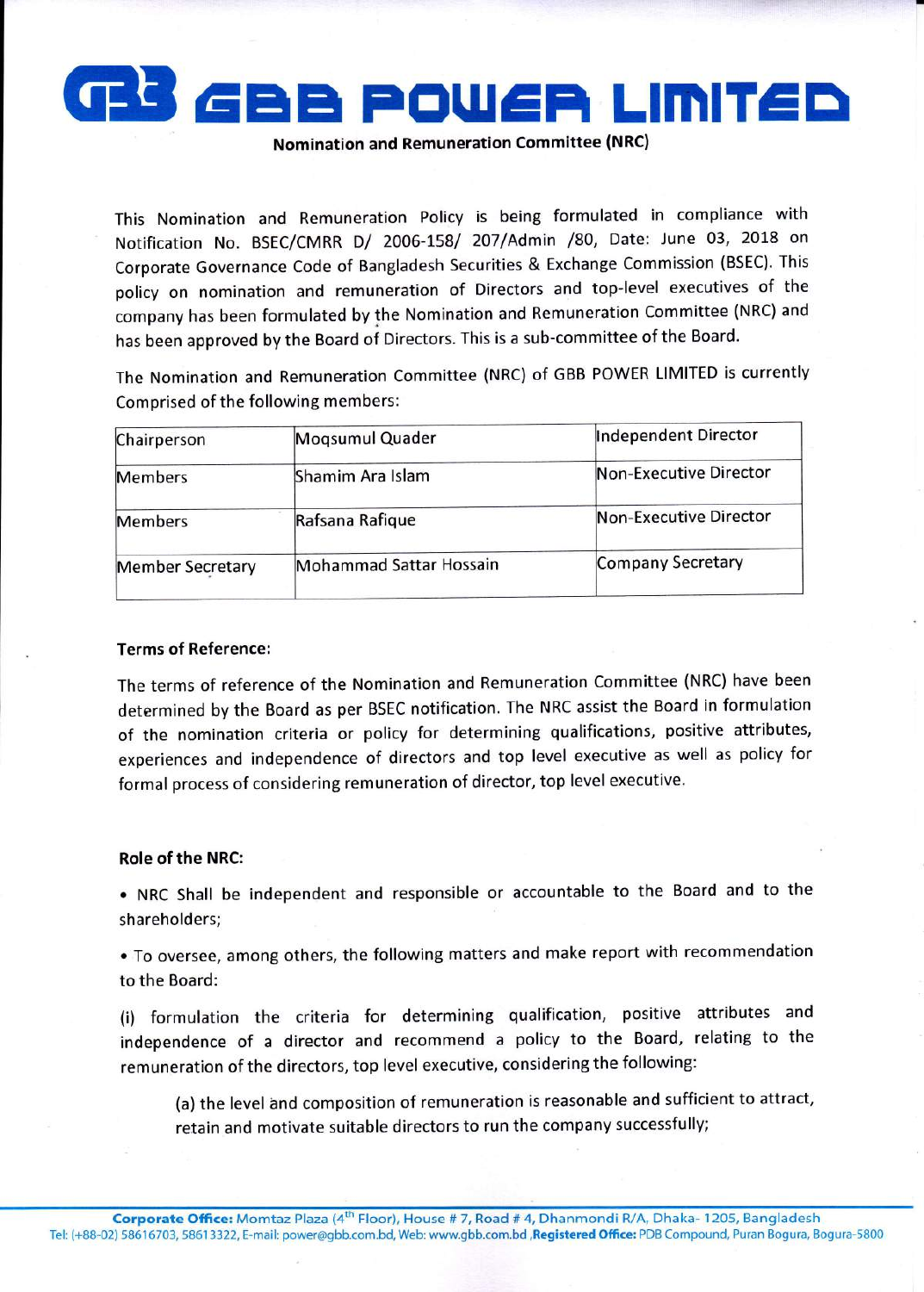

(b) the relationship of remuneration to performance is clear and meets appropriate performance benchmarks; and

(c) remuneration to directors, top level executive involves a balance between fixed and incentive pay reflecting short and long-term performance objectives appropriate to the working of the company and its goals;

(ii) devising a policy on Board's diversity taking into consideration age, gender, experience, ethnicity, educational background..

(iii) identifying persons who are qualified to become directors and who may be appointed in top level executive position in accordance with the criteria laid down, and recommend their appointment and removal to the Board;

(iv) formulating the criteria for evaluation of performance of independent director (s) and the Board

(v) identifying the company's needs for employees at different levels and determine their selection, transfer or replacement and promotion criteria; and

(vi) developing, recommending and reviewing annually the Company's human resources and training policies;

## Meeting of NRC:

The Committee formally met for the first time in December, 2018 after constitution of the NRC of GBB Power Limited ensured/observed the following activities:

1. Set up an organization structure where reporting line is clearly defined for the directors and top management team along with standard manpower planning exercise for each and every position for identifying the total requirement.

2. Set up standard pay structure for each job level based on education, experience and competency.

3. A target based on-line performance Management System to evaluate performance of employees. This KPI based PMS leads to Yearly lncrement, Promotion of individual.

4. Employee Benefit policy to attract the job seekers and retain internal talents. Succession planning of the company to have our future leaders ready according to the requirements. Ensuring extensive training and development plant for the individual or group of people'

5. A transparent recruitment and selection policy where competent candidates get hired.

6. practicing a clear career path system for employees which reflect in organization structure